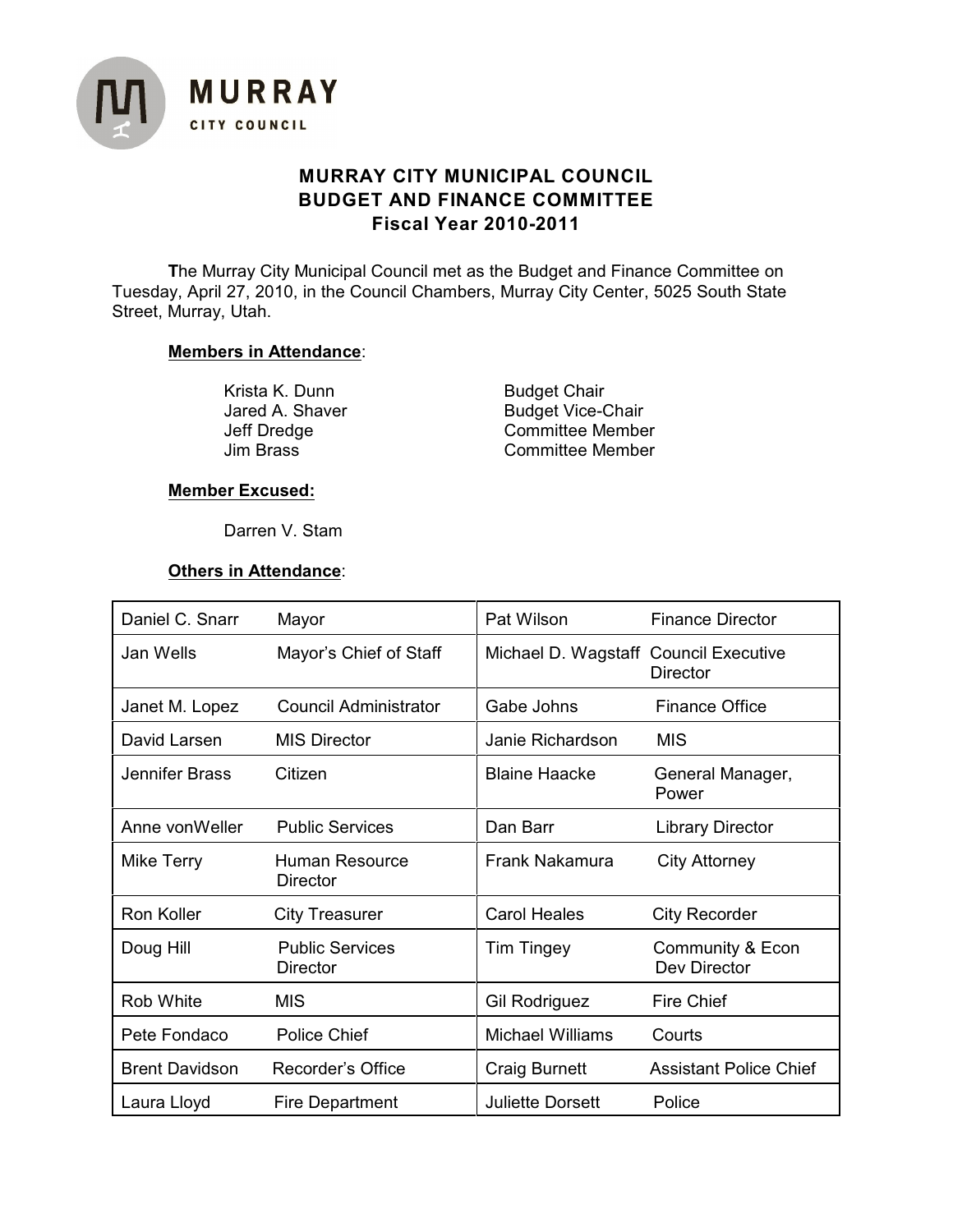Ms. Dunn called the 2010 Budget Meeting to order at 3:00 p.m., and welcomed all those in attendance. She thanked everyone for going back through their budgets again, and her hope is to discuss, and gain ideas from all present. The format would be to go through each budget, after a brief introduction from Ms. Wilson.

Ms. Dunn excused Darren Stam from the meeting, due to out of town travel.

## **Ms. Wilson - Finance Director**

Ms. Wilson clarified the difference between ILOT, and cost allocation. These are both payments made by the enterprise funds to the general fund. The *ILOT* is in lieu of tax payment, which is a set percentage amount from revenues, which are paid to the general fund.

The *cost allocation* amount was developed from an outside study done to determine amounts the enterprise funds should reimburse certain departments/budgets in the general fund for work conducted on their behalf (such as customer service and the treasurer). The cost allocation amounts received from the enterprise funds have been changed to be shown as revenue toward each of the associated budgets. Both the ILOT, and cost allocation amounts are roughly \$3 million, however, they are computed in two different ways.

Regarding the budgeting, in tight years, there is not much room for slush in the budgets. The purpose that day was to get the budget as close to the anticipated expenditures as possible, understanding that budgeting is not an exact science. If budgets are too tight, then the process of opening the budget, and going to the Council with a public hearing must take place to increase a budget. The other issue is that reserves may be tight, as well, so we do not want to rely on that option to make up for overages. The state says that the City may have between 5% and 18% of the next years budgeted revenue in reserves. You must have a minimum of 5%.

Ms. Wilson asked about the prospect of combining education and travel. Ms. Dunn stated that with the explanation given, it is fine left in separate line items. The travel will be used for overnight trips with lodging and per diem. Ms. Wells explained that for the present meeting, those items were combined.

Ms. Wilson referred to the Mayor's plan for the water department to purchase land from the general fund, stating that some of the property on the fixed asset list is not owned by the general fund. It is important to make sure the property being purchased is in the right fund.

Commenting about fuel, over the last year there was no across the board 3% or 5% increase in the cost of fuel. Where the pattern of usage was extremely underfunded, she tried to bring them up a little.

Ms. Dunn clarified that on the bond money, the idea was not to use it as an incentive to bring in construction, however, the incentive is more for infrastructure to get the downtown redevelopment started. It cannot be given to developers as incentive.

She also talked with Mr. Haacke and Mr. Hill about ILOT increases, and now she is only anticipating a possible increase from power, because, the other enterprise funds budgets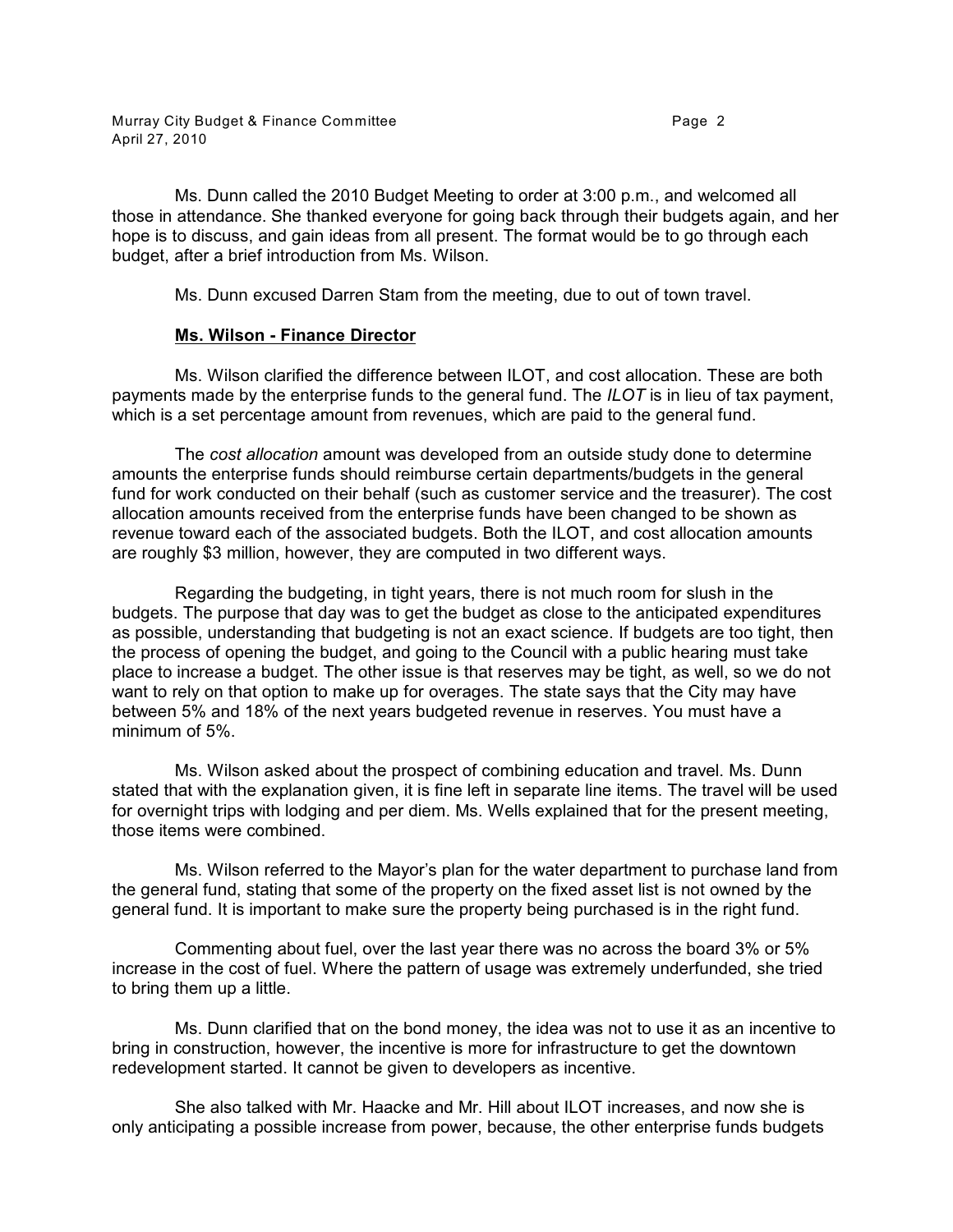Murray City Budget & Finance Committee **Page 3** Page 3 April 27, 2010

are fairly tight.

She stated that the Mayor's budget has put \$185,000 into the risk fund. There have been no discussions to alter that, however, it can be discussed. Ms. Wilson commented that the amount was a balancing figure to balance revenue and expenditures. Mr. Nakamura has had in the attorney's budget all the risk claims under professional services, although, it was spent in different departments. Ms. Wilson stated that liability comes from this risk management fund. Other Council questions stay in the attorney budget.

Mr. Nakamura indicated that according to the parameters resolution on the bond, infrastructure is not allowed either. The resolution can be changed, if necessary. Ms. Wilson stated that the bond does allow for reimbursement to the general fund for past expenses. Once it is paid to the general fund, it can be used however the City decides.

## **Mike Terry - Human Resources**

Mr. Terry explained that the \$8,000 in professional services is to accommodate an employee appeal, should there be one. This would be for outside attorneys to come in and sit on an appeal board. He feels it needs to be included, however, it is quite possible it will not be needed.

Ms. Dunn explained that one of the things the Council has considered is a change in the professional services line items. Usage of professional services over the last five years has been analyzed. In some departments, this is used most of the time, in others, it is seldom used. The idea is to take an average of those monies, bump it up 15%, and place it in the nondepartmental fund, with the Mayor overseeing the expenditures. It might allow the City to get an idea of the actual usage over the year. This would save the City \$130,000 per year. Lowering that savings to \$100,000 is what the Council might actually consider. She asked each department head to address that when they talk about their own department.

Mr. Terry explained that his \$499 in overtime will not be used. He gives compensatory time instead. Education and training of \$2,000 is for local HR training only, to stay current on legal requirements. One temporary seasonal employee is an opportunity that goes back a number of years to hire a mentally challenged adult to work for the City. Although, it is in the HR budget, he works at the Heritage Center. He feels that is a rewarding program.

## **Carol Heales - City Recorder**

Under professional services, in the *recorder/purchasing* fund, \$2,700 is used for State Archives imaging for permanent records. The cost is for the medium it is put on. In *business licensing*, \$2,300 is for appeal hearings, which do not come up very often. If these funds are combined into one account, Ms. Heales would like the ability to see what her department has used, as she looks at a five-year history when budgeting.

No overtime is budgeted, and when necessary, she uses compensatory time for Tom Baker when he occasionally goes overtime.

The education and training budgeted covers national, state, and local organizations for records, and purchasing. The national level provides access to a website for all the resources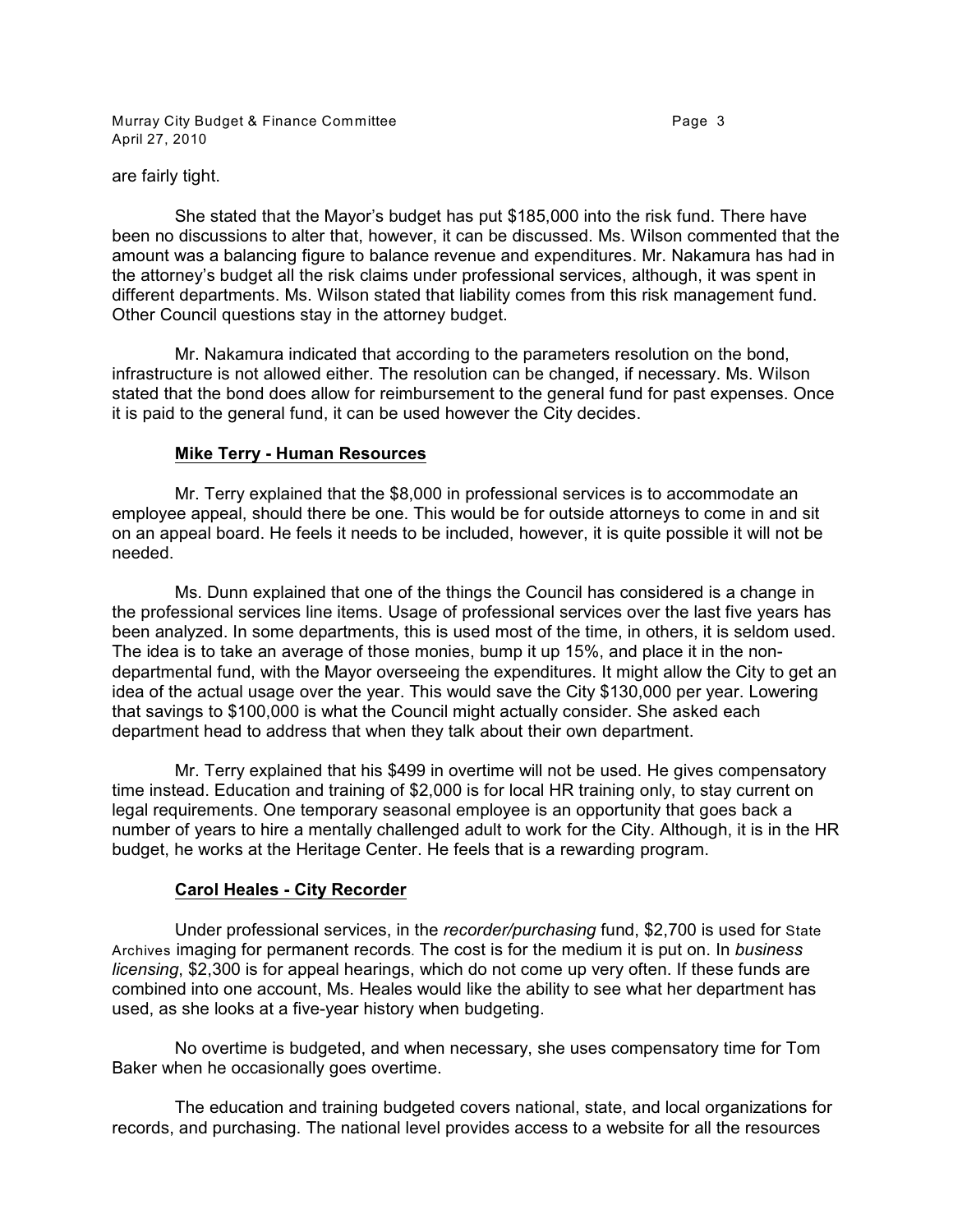Murray City Budget & Finance Committee **Page 4** Page 4 April 27, 2010

necessary. On the local level, it is used for conferences, which have been decreased from twice a year to once a year. She feels it is important to keep the staff trained, and learn from other agencies to maintain current processes for Murray.

Staffing levels included one part time person, who uses about 60% of her time as back up on business licenses, for lunch, sick leave, and vacation. The other part of her time is spent on sales tax adjustments, and she has established a very effective working relationship with the staff at the State Tax Commission, therefore, it is important to maintain that position. Ms. Wilson stated that a conference on sales tax was held, and it was pointed out that some cities are monitoring sales tax closely, and Murray is one of those. Ms. Willden just forwarded a report to Ms. Wilson that showed about \$40,000 collected by staying on top of state transactions.

Ms. Heales indicated that she has gone over every line item, using five year averages, cut what she could, and does not see where further cuts could be made, other than eliminating education and training, which she thinks is important.

Mr. Shaver added that the professional services line item is an insurance for things that might happen. He asked if she planned it that way. She confirmed that, except in records, where a study of City practices in records retention was done one year. That was a budgeted item approved by the Council. Ms. Dunn commented that it is very obvious when a particular study was done, as the amount jumps up. Many of those line items were cut a couple of years ago by the Council. She would like to compare to usage rather than the budgeted amounts.

Ms. Wilson stated that generally she likes the idea of one fund for professional services, but having the line item in each department makes it easier to match with the department. Mr. Dredge asked if, as needed, she could transfer to the necessary department for expenditures. She responded that she could not without Council action. She can change within a given department, but not across departments. Ms. Dunn wanted each expenditure to be tracked according to the department using the funds. Ms. Wilson said sub-accounts can be established within the account. Mr. Brass added that in order to balance the budget, it may be necessary to take money that may not be used out of certain line items. A single fund for professional services can be drawn from, and if it is short, the budget can be opened to take money from reserves. He does not want to cut people if there is a pool of money somewhere that is not going to get used.

Mr. Hill asked if his comments refer to general fund departments only. Mr. Brass stated that the enterprise funds pay for themselves, and the only point in changing them would be to free up money to increase the ILOT transfers to the City. This is a permanent fix for a temporary problem, and the Council does not want to hurt the ability of the enterprise funds to keep healthy reserves. However, the Council needs to look at everything until the sales tax revenue comes back up. At this time, there is no intention to transfer professional services budgets from the enterprise funds to one account. Ms. Dunn clarified that most of the discussions, thus far, are not in reference to the enterprise funds.

#### **Ms. Wilson - Finance Department**

In *finance* the professional services includes \$57,000 for the financial statement, which is done every year. Money for the payroll module, which will be used for an IT study instead, is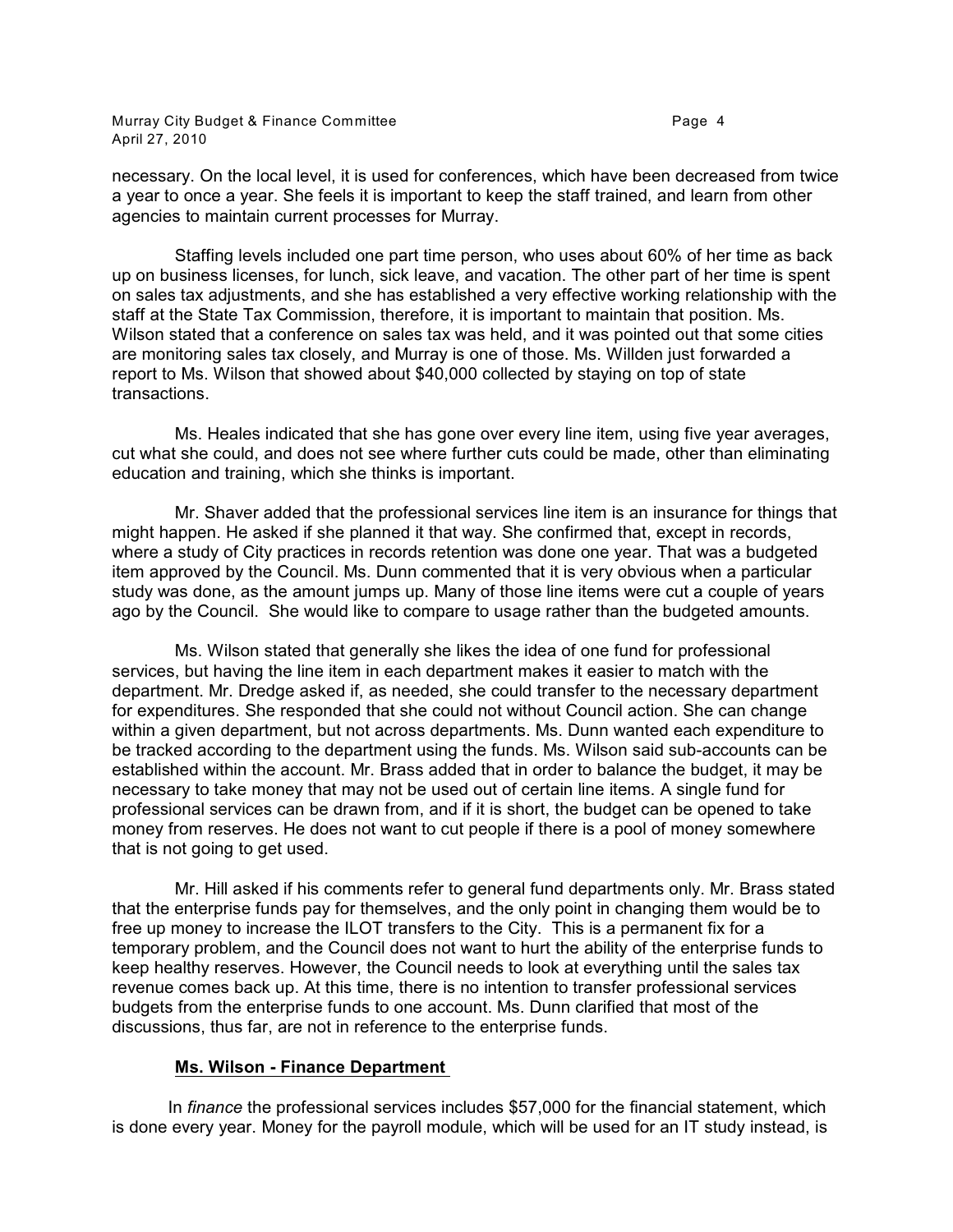Murray City Budget & Finance Committee **Page 1** Page 5 April 27, 2010

included at \$58,500, brought forward from the current year. There is a total of \$150,000. Two other studies are budgeted in finance, the OPED study for \$15,000, and the cost allocation study for \$20,000. By putting these studies in finance the cost allocation study will pick up these expenses, which are citywide, and include them in the spreadsheet numbers for these studies. The non-departmental fund does not become included in the figures for OPEB and cost allocation.

Ms. Wilson mentioned that some overtime is budgeted, however, it has not been used. She has had to have her accountants accrue overtime, and if there is not time to take time off, then when this is 15 months old, it must be paid out.

The education/training line item is for her to keep her CPA license, which requires 40 hours of CPE per year. She likes to attend the national conference because there is so much good information gained, however, it is at budget time and not convenient. It can be removed and she will get her training locally, and in St. George, which is for finance directors. At each conference, she can pick up 16 hours of CPE. Other hours are accumulated at a monthly luncheon meeting she attends. The total is \$3,320. She also likes to be in leadership, and is a board member for AGA, total expense of \$800. Within that training line item, she attends a risk management quarterly conference, and various training for \$1,400. Additionally, Ms. Wilson likes to have training for her staff, particularly payroll, accounts payable and accountants, to stay current with accounting law, which is a total planned expense of \$1,400.

Ms. Wilson stated that there are several reductions that can be made in finance: the travel can be reduced for the National GFAO training, in the amount of \$2,200; Small equipment can be reduced by \$5,000; books can be decreased by \$600; and the cost allocation study could be delayed, freeing up \$20,000, if necessary.

In *customer service*, expenses are fully funded by the enterprise funds. Any reductions in budget should logically mean a similar reduction in revenue from the enterprise funds. The overtime is for meter readers, who are sometimes called out after hours and weekends, as they are on call. This amounts to \$8,000. Education and training have been used in the past for ITRON, HTE, and possibly for new meters. That is \$1,700. A small amount of temporary/seasonal money is in the budget to help when someone is sick. This office needs to be available to the public 8:00 a.m. to 5:00 p.m., and when necessary it would be desirable to arrange for someone to come in.

Ms. Wilson said that the training of \$1,700 could be removed for one year, and the small equipment of \$3,000 could be decreased, for a total of \$4,700 for the department.

In *non-departmental*, it is basically a policy maker decision to reduce any items. The UTOPIA line item amounts have been itemized to reach the \$1,250,000.

Mr. Shaver asked how the temporary services are used. Ms. Wilson replied that she has not used it in the past. They have sometimes had to cancel vacation days to have coverage. It is a very tight department. She has some people with critical vacation that needs to be used, and it is a challenge to schedule the time off.

Mr. Brass asked why the meter readers need overtime. Mr. Koller commented that overtime is only utilized for reconnecting. When people call for a reconnect, the meter reader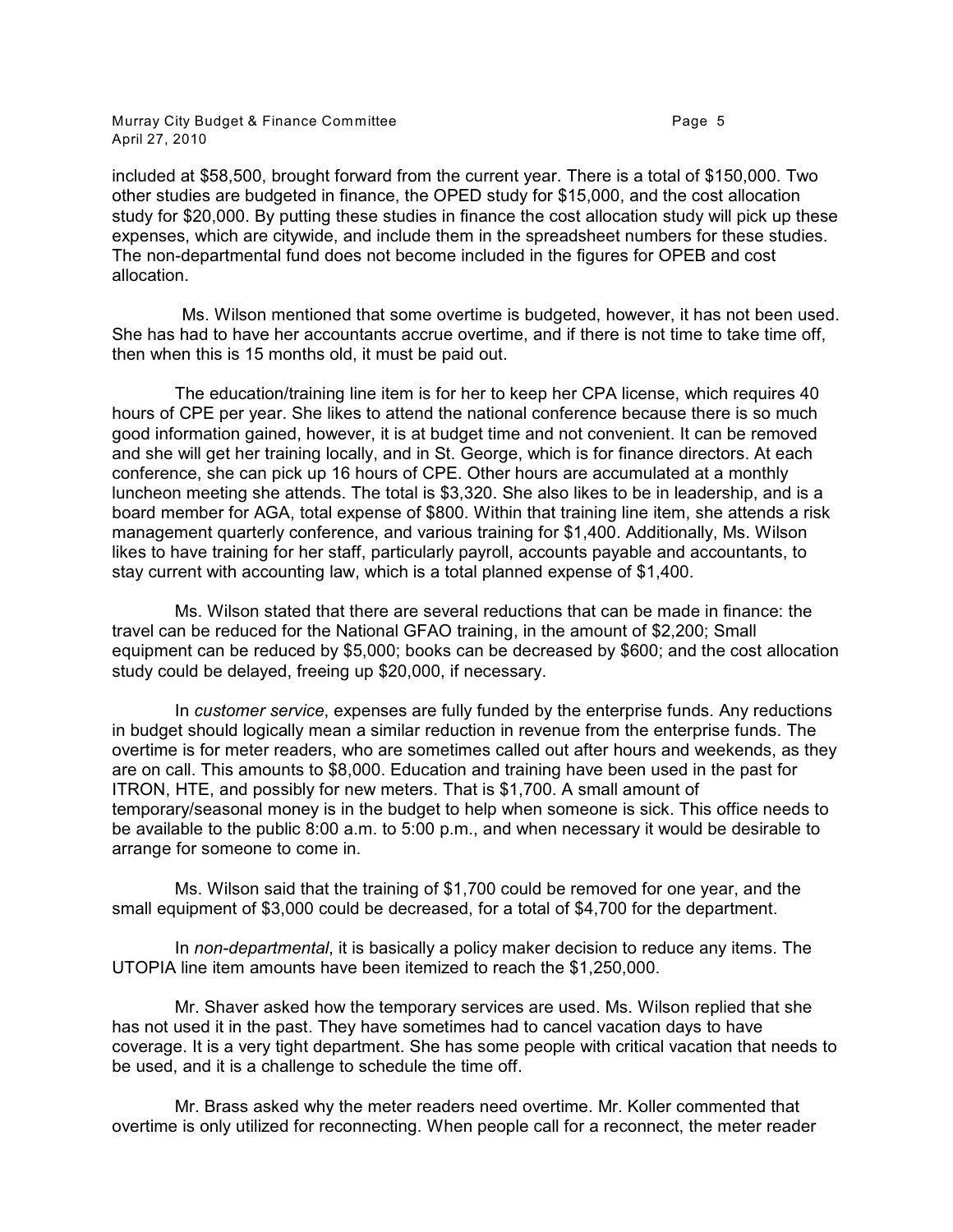Murray City Budget & Finance Committee **Page 1** 2012 1 2014 1 2019 1 2019 1 2019 1 2019 1 2019 1 2019 1 2019 1 20 April 27, 2010

gets the call through the power dispatch. He verifies they have the money for their bill, and will connect them, and collect the money when he is there.

Ms. Dunn asked for clarification on the cost allocation study. Was her suggestion elimination or lowing the amount? Ms. Wilson stated that it was already one year behind, and she would like to have it done, however, it could be postponed.

#### **Ron Koller - Treasurer**

The overtime in the Treasurer's office budget is for Heather Miller, who is generally five hours a day, unless Mr. Koller is gone, and then she will cover for him until after 5:00 p.m. when the money is balanced. That will run her time more than 40 hours a week. It is not used often. She is classified as permanent part time, receives benefits, but no vacation or sick leave. She worked full time while Mr. Koller was out with shoulder surgery, and that was when her overtime was accumulated. Rachel in finance is back up for Heather.

Mr. Koller is not planning to go to the national conference this year or the next fiscal year. That is a savings of \$2,200. He stated that he certified the previous year and will not need to certify again until after he retires. He will probably retire in about four years, and his certification lasts for five years. Mr. Brass asked what other benefits would be gained from attending conferences. Mr. Koller explained that the other training is to stay up to date on new operations or money saving ideas.

There is a line item of \$300 for credit cards and he has never had to use that, therefore, it can be eliminated from the budget. Along with that, the merchant services contract has gone out to bid. It is an item in all departments, which use credit cards, and when the new contract is awarded it will be a savings of more than \$50,000. This is mostly power, and smaller amounts for water, and sewer. Debit cards are the least expensive way to take payments, therefore, all departments are set up for that now. Growth is coming from the internet and IVR.

Due to online banking services, expenses for bank fees will be about \$5,000 more for the current year and next year.

## **Mike Williams - Court**

The largest portion of professional services goes to constable services for prisoner transport. Video arraignment, and video pretrials are allowing the court to decrease some of that expense. Defense counsel does need to be present at the other end to represent the defendant. The sheriff's office charges \$10 more per case than the constable. The court does back charge, although, when that money comes into the general fund it is as court costs, and does not refill the line item. Interpreters are necessary, for pretrials, and trials, and at times there are substitute judge charges, and also the instructor for traffic school.

There is a minimum amount in overtime, however, compensatory time has been used instead.

Education and training includes: two mandatory trainings for the judge, and administrator, and the clerks go to one training, which is in St. George.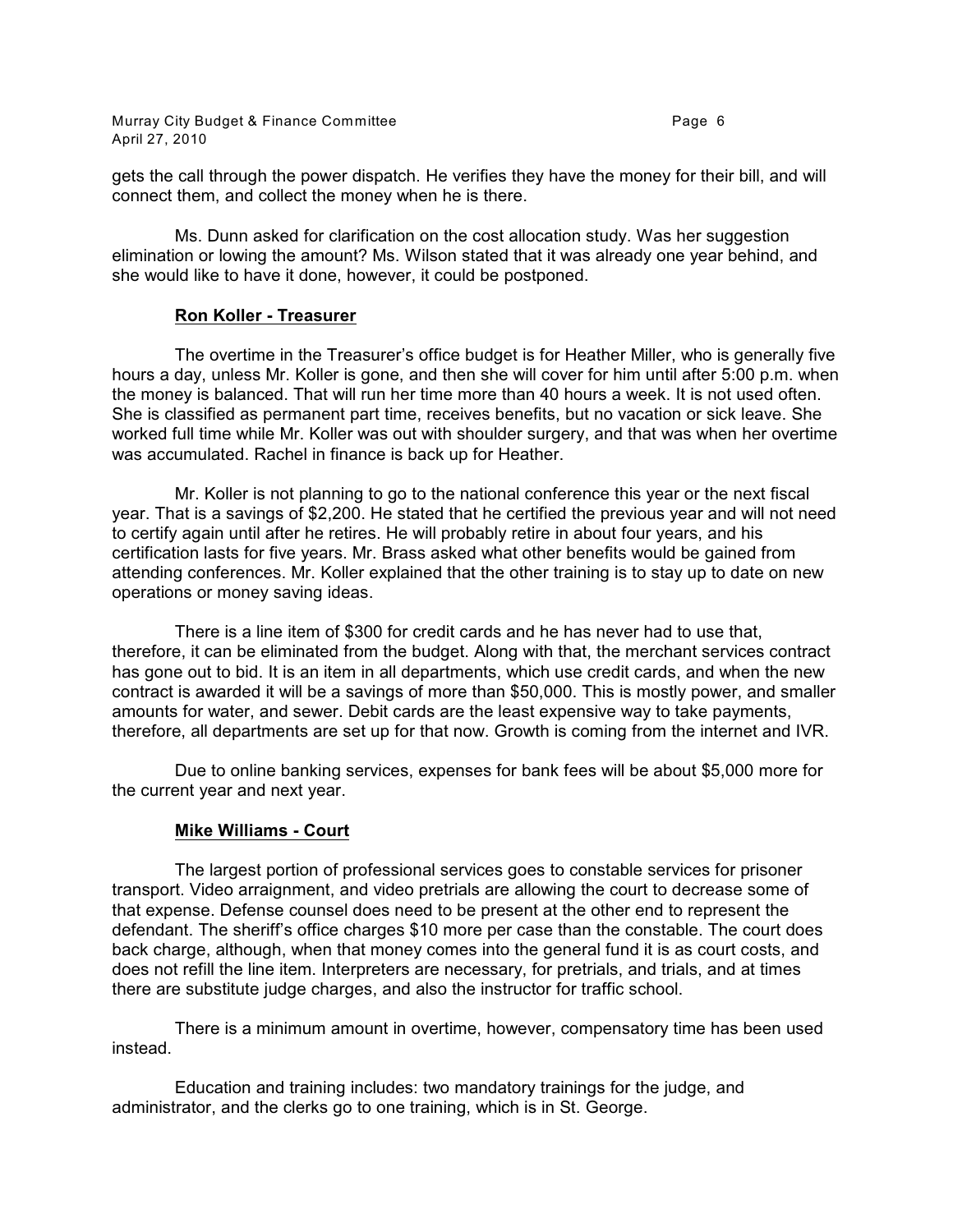Murray City Budget & Finance Committee **Page 7** and the Page 7 April 27, 2010

In staffing, there is one part time person, four hours a day, to archive the case documents. Mr. Williams stated that in line items he has a printer that he knows will be replaced this year. There is one car allowance.

For community service assigned, generally, the courts pay about \$10 per hour, the Murray court pays out \$123,000 a year, to nonprofit groups in the area.

#### **Jan Wells - Mayor's Office**

There is \$700 in the overtime budget that was formerly used for the legislature, however, compensatory time is given now, therefore, that can be removed. The education and training consists of the one week conference in St. George, and that budget can be reduced by \$500.

Regarding office supplies, Ms. Wells had requested \$500 more, although the previous year had \$2,000, and the mayor's office can get by on the \$2,000 it previously was budgeted.

Ms. Wells pointed out that she had made a list of points to consider when the retirement incentives discussion takes place.

## **Doug Hill - Public Services**

Mr. Hill stated that he does not have any problem with all professional services being held in a centralized account, although, in building inspection, professional engineers are paid from that line item, and it would be very cumbersome to process all the invoices. All of those contractors are charged for the inspections up front, and a structural engineer is sent out. It may not work well for that item. Other professional services are in engineering, which has been reduced, and the park's amount is insignificant. Ms. Wilson confirmed that the building inspection line item can be renamed and left in the department budget.

In the general fund, Mr. Hill came up with more than \$800,000 in cuts that could be made. He does not feel that the Council will want to make all of these cuts, however, he put them forward to be discussed.

In *building*, one regular inspector, and overtime could be eliminated. Professional services can be reduced by \$8,000, even though, there is a little bit of a comeback in permits. That amount has been reduced from \$120,000 over the last three years.

Mr. Brass asked about the reduction of force under building inspectors. If Miller Development begins construction, and someone else, then would there be a problem getting inspections completed on a timely basis. Mr. Hill does not see that as a problem, or anything over the next year. Currently, the inspectors are doing catch up work for things that have happened over the last five years. They are in good condition, and although, he does not want to have to layoff an employee, it is a viable option, and services will not be affected. He stated that he is not referring to a plans examiner, as that is where there is sometimes a holdup. When the work starts coming in, they need the plans examiner available. Education and training has been reduced to only what is required for certification.

For the *streets* department, temporary employees can be reduced, and hours for the weed employee can be cut. Travel would be totally eliminated. There would be a reduction in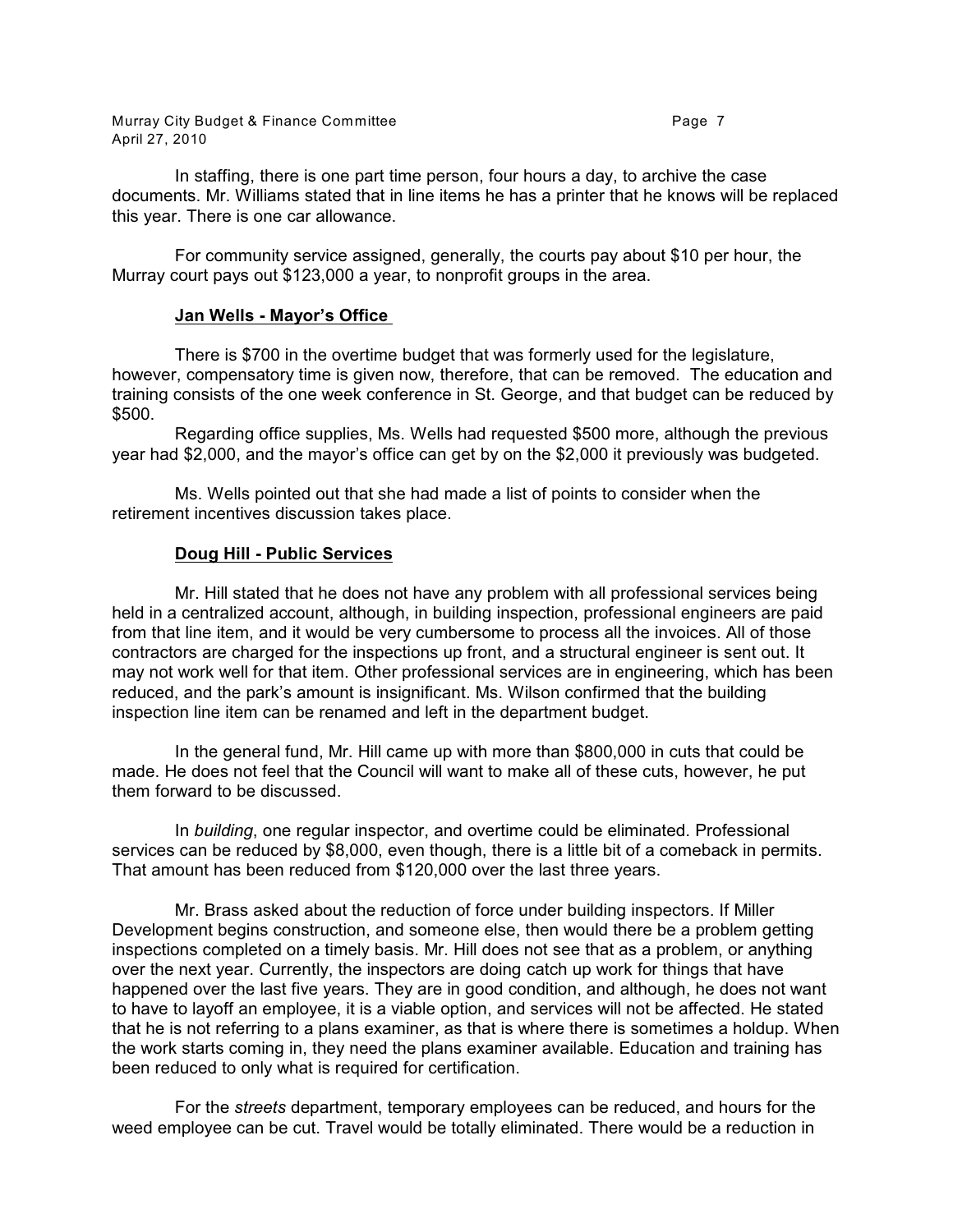Murray City Budget & Finance Committee **Page 1** 2012 1 2014 1 2019 1 2019 1 2019 1 2019 1 2019 1 2019 1 2019 1 20 April 27, 2010

equipment maintenance. The street lighting accounts for the only increase in the department, due to costs of energy exceeding former amounts. He has shown a decrease, although, he does not feel that there will be an opportunity to absorb the rising expenses. The mulch account can be reduced, and he explained that it is a revolving fund. It is used when power, water, or a private contractor does a road cut. The fees are charged out and then reimbursed, however, for a general fund road cut, there is no reimbursement.

In *Class C roads* the \$125,000 payment will be made from the 2010 budget, therefore, it can be eliminated from the 2011 budget. It will actually be billed at \$106,000, so the excess can go back into the general fund reserve.

In *road construction*, the amounts for sealer and mulch could be reduced by \$100,000 each, leaving the bare minimum of what is received from Class C road funds as a reimbursement. Ms. Dunn asked if that greatly reduces the work for the employees. Mr. Hill responded that \$800,000 is quite a bit of repair work. Mr. Brass stated that there is a cost to putting off that work. Now is a good environment for construction, because the cost of materials is relatively low. Mr. Hill admitted that he would not want to do this, however, it could be done.

The *engineering* budget can be reduced by the amount of overtime budgeted, and eliminating a temporary employee, which is an intern. (This is for a summer intern to do some small projects, such as, pavement, and sidewalk management.) Travel, education, and training can be reduced except for what is necessary to maintain certifications. Professional services can be reduced.

In *Murray Park*, overtime and temporary employees can be reduced. Travel will be eliminated, and a reduction can be taken in maintenance of building and grounds, and small equipment. Education and training will be reduced to only what is necessary for certifications, and the tree planting program on the Jordan River will be eliminated. The safety program awards for employees can be reduced, as well. These are awards in the form of a luncheon, gift certificate, or prize to employees for safety achievements during the year. HR probably does not want us to eliminate that. Ms. Dunn remarked that these dollars are in departments where there can be significant injury, and the rewards are for people to maintain safe practices. The funds reduced in the Mayor's office were for citywide departments above and beyond what is done here. Mr. Brass commented that one loss time injury costs a lot more than the safety program.

*Park Center* reductions include reducing temporary employees, eliminating books and subscriptions, reducing public notices, and postage. Travel, and education and training can all be eliminated for this year. The notices are generally for flyers, and membership drives. Now there is more on-line, electronic advertising. It is not a problem to reduce here, as the entire budget has not been used in the past.

*Recreation* has one office position that is still in the budget, however, it has not been filled for six to eight months. This is the reduction in force shown on the worksheet. Currently, seasonal employees are filling in, because they cannot operate without another receptionist in the recreation office.

Mr. Hill explained that a reduction in public notices would amount to going to a quarterly insert in the Murray Journal, rather than every other month. Recreation staff felt that would not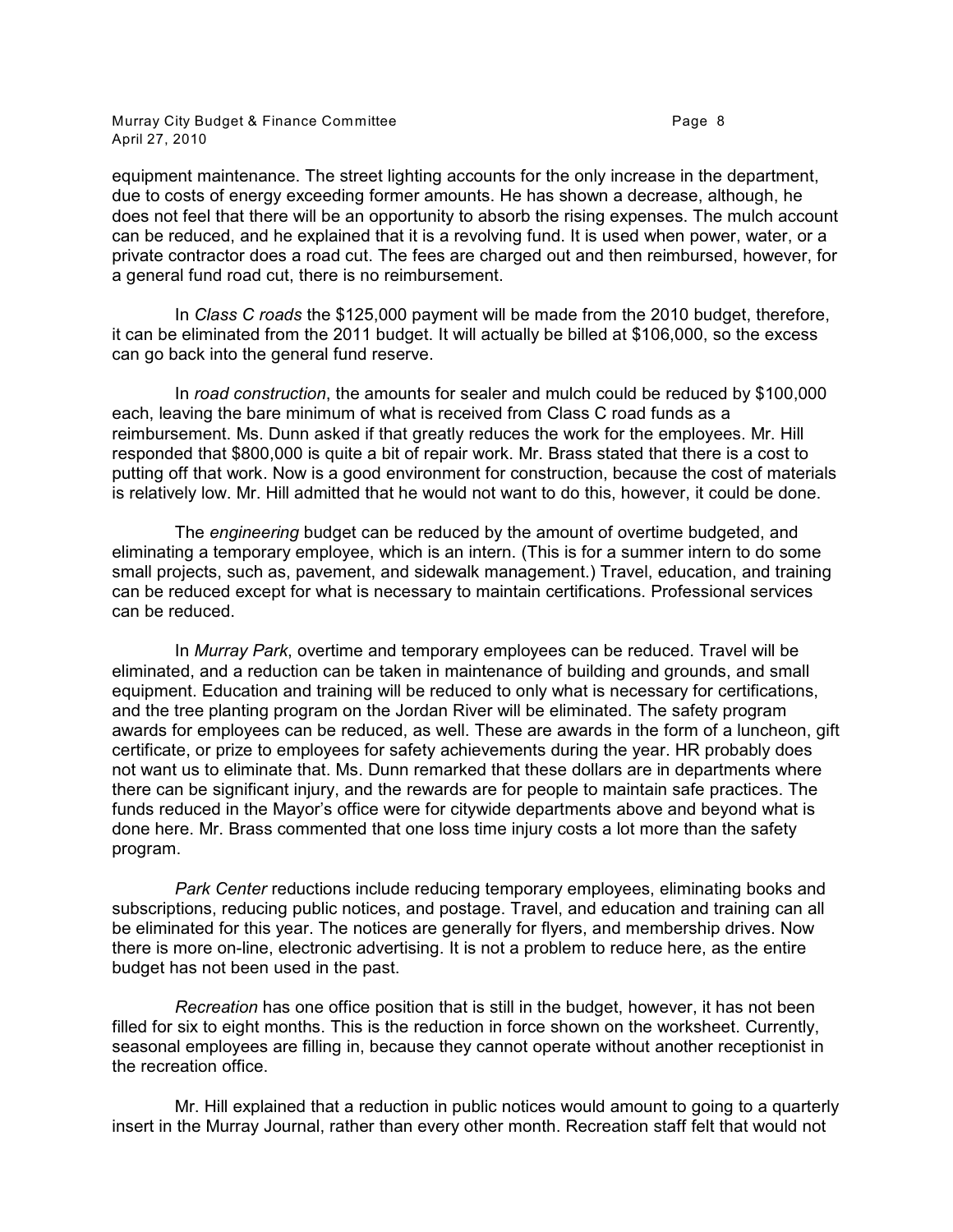affect the programs. Mr. Shaver asked what that notice is. Mr. Hill responded that it is the listing of activities that go into the Murray Journal, and is typically run opposite the Mayor and Council updates. It is a marketing piece.

Travel, education, and training would be eliminated. Postage will be reduced, and the Boys and Girls Club donation could be taken out. He does not recommend that, because he feels it is money well spent. Additionally, he included removing all the donations to various organizations made by the City.

Mr. Hill proposed to eliminate some programs in recreation. The volunteer coaches' banquet is one, because there is not great participation. That costs the City about \$5,000. The Easter egg hunt could be eliminated, due to the fact that there are a number of those for people to go to. The haunted trail would be eliminated. These are one time events, and the staff felt that for the amount of time, and money that goes into them, a huge impact will not be felt.

In *cultural arts,* Mr. Hill mentioned a reduction in production supplies. There could be some reduction in the amount of arts grants. Currently, \$12,000 are given to organizations like the Murray concert band, ballet center, symphony. He does not personally recommend this, because it helps these groups survive, and he would hate to see some go away.

In the Fun Days programs, the float could be eliminated, a reduction in advertising, and money given to Miss Murray for scholarship and float dresses, could also be decreased.

*In the Swimming pool* area, the staff feels that fewer cashiers can be used, reducing temporary employees. Mr. Hill discovered that the budgeted funds are not being spent in utilities at the outdoor swimming pool. He had Ms. vonWeller looking at this, and she found that Questar Gas has combined the billing with the indoor pool and it is all going into the Park Center. That is why that has gone up, and this account has gone down. Therefore, \$15,000 can be reduced from the outdoor pool.

*Heritage Center* hours can be reduced for the cook, and the temporary employees at the front desk. Travel can be eliminated, and one golf tournament can be canceled. There is revenue associated with that, so it is not a real reduction in budget.

At the *Cemetery*, some telephone and training expenses can be reduced.

That concluded the departments in the general fund under Public Services. Mr. Hill asked if the enterprise funds should also be discussed. Ms. Dunn replied that they would not address those at this time.

## **Tim Tingey - Community and Economic Development**

Mr. Tingey reviewed the items professional services funds have been used for in the past. There was the UTA bus rapid transit study for \$21,000 a year ago. This is typically used for regional studies that the City participates in, such as the State Street corridor study. The armory building study is another project funded with these dollars. The City also participates in a marketing booklet as part of the ICSC conference using about \$1,000 through Economic Development Corporation of Utah. This line item has been reduced to \$10,000, which means the City will be limited in those types of studies.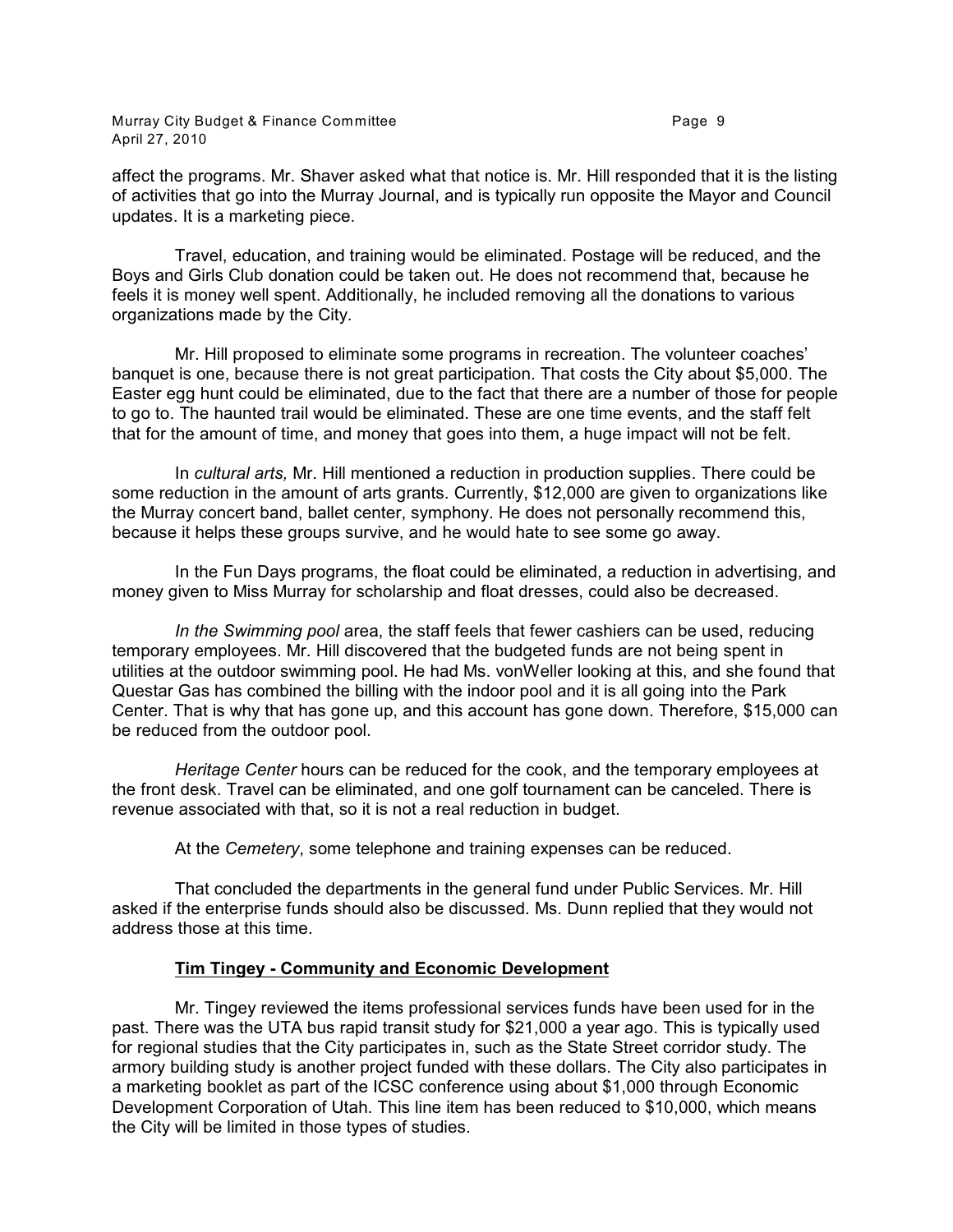Murray City Budget & Finance Committee **Page 10** Page 10 April 27, 2010

On education, travel, and training, Mr. Tingey explained that sometimes there are opportunities for economic development possibilities, that make it necessary to travel. In the past two years, training has been eliminated for planning commission members, and board of adjustment members. He stated that he does not feel that is a good thing, he feels training is important for these people. There has been some local training, and that will probably continue with the remaining funding in the budget.

Regarding staffing, Mr. Tingey reviewed that he has two seasonal employees, one is the CDBG coordinator, and that funding is reimbursed to the general fund. He feels strongly that his staff is spread very thin with five sets of minutes every month, agendas, customer service, and a variety of other things. He has an office specialist working 19 hours a week and if he lost that person, it would be very difficult for his department. He thinks he could increase the time on that position and still be spread thin.

Line item reductions could be considered for the Chamber of Commerce, and Economic Development Corp. These have had reductions in the past, and they are important partners with the City. He would not recommend further reductions there.

In the Redevelopment Agency, Mr. Tingey reported that there is an opportunity for \$60,000 in reimbursements to the general fund.

#### **Frank Nakamura - Attorney's Office**

Mr. Nakamura stated that the risk fund has already been addressed and he appreciated Ms. Wilson's efforts on that. Other professional services items relate to conflicts, such as a conflict regarding land use, or specialties, like water. He has no problem with budgeting low and going back to a budget amendment if necessary.

Education and training will be done locally, and eliminate all travel. Although there is one travel item, to send Jen Francis to BCI certification for access to BCI. We cannot dictate where that takes place. Membership dues have been eliminated, except to the Utah State Bar.

Mr. Nakamura mentioned that in the past the RDA had its own attorney, however, now those matters are handled in-house.

#### **Gil Rodriguez - Fire Department**

The professional services are used for outside instructors, which is rare, however, the big item is the medical advisor.

Overtime covers vacation, training, and sick leave. Last year the minimum staffing was decreased, and it has actually worked out better than he thought. Public safety is like an insurance program, if there is an emergency, then everyone is needed.

Education and training has been reduced by \$1,500 in administration. The suppression, is the fire fighting training, and it has been reduced by \$1,500. Mandated training is for EMT and paramedic instructors, who must be certified.

Staffing in administration is Ms. Lloyd, the Chief's assistant, and a part time person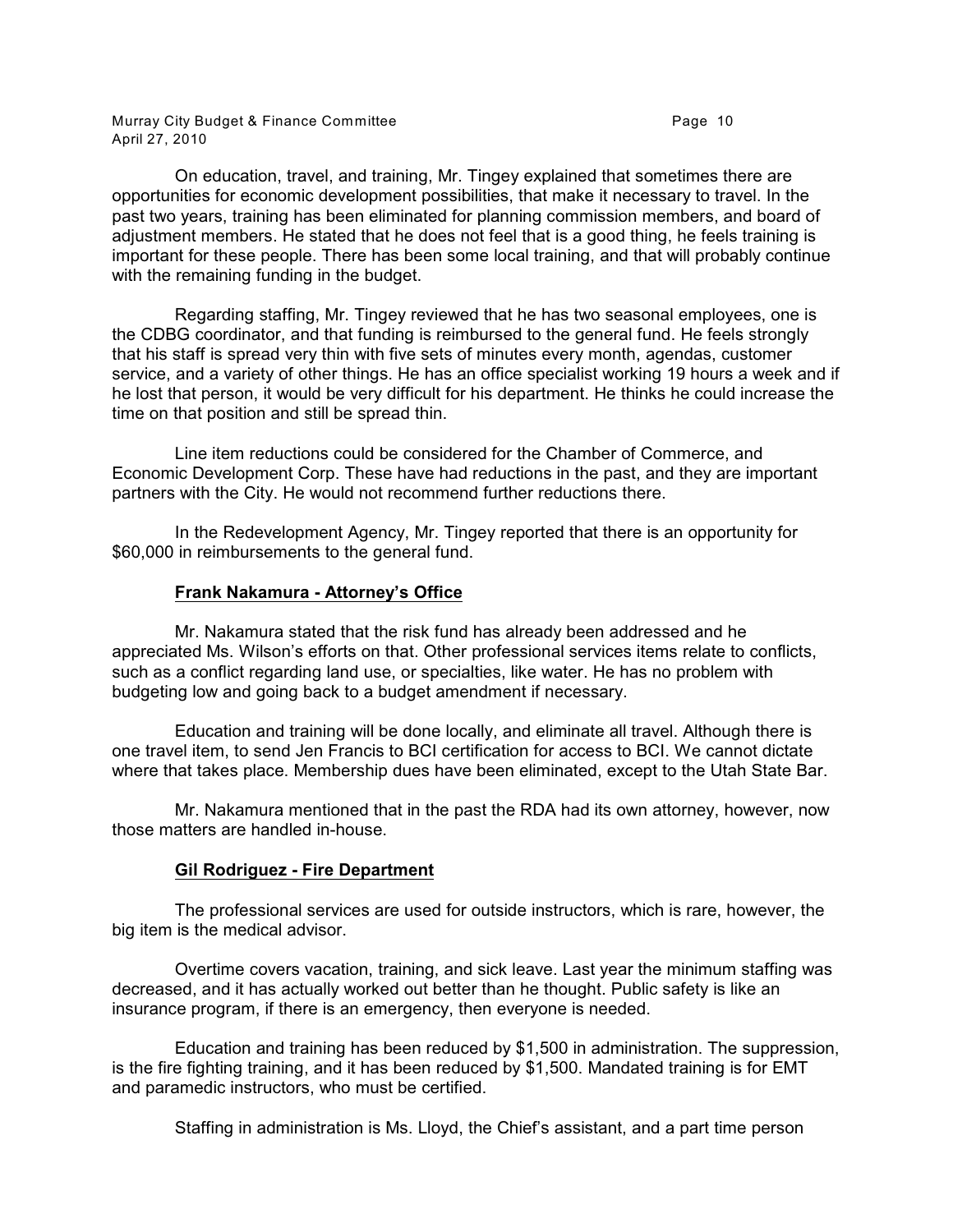Murray City Budget & Finance Committee **Page 11** and the Page 11 April 27, 2010

working 19 hours who covers lunches, and vacations. There is also a part time fire inspector.

Line item reductions include \$2,000 out of fire prevention, and \$1,000 out of arson investigation.

Ms. Dunn asked if these items are additional reductions, or taken out of the Mayor's budget. Chief Rodriguez confirmed these all to be additional reductions, totaling \$57,000. The Chief explained that when projecting budgets, we look at the past to anticipate the future. This can be scary in public safety, because when you need something, it is needed right away.

Ms. Dunn stated that VECC charges will be less than expected and budgeted previously.

#### **David Larsen - MIS**

Mr. Larsen reported that he has \$21,000 in professional services, earmarked among four different projects. One that can be delayed until the following year involves an imaging project to migrate off of that system, due to the age of the equipment. This will be a savings of \$4,600. There are storing services, custom programs, and professional research services scheduled.

In education and training about \$6,000 can be saved by two people not attending the software vendor's national conference. It would be better to utilize this conference after the City completes the IT study, and decides what direction it will take.

The requested \$35,000 blanket license fee for all ESRI programs can be eliminated, and use the current system costing \$26,200, saving \$8,800.

#### **Pete Fondaco - Police Department**

Chief Fondaco remarked that the \$11,000 in professional services is spent every year, and is for department physicals. Half the department is done every year, and they do the preemployment psychological, and any polygraphs that need to be done.

Ms. Dunn asked if each person's insurance can cover it, and the City pick up the deductible. The Chief stated that because of HIPA the City cannot get the information. At times this is used to terminate people, if they do not meet the minimums. Mr. Terry stated that because the City imposes physical requirements, then it needs to cover the expense. It is required after years of service.

The overtime accounts were cut by 10% the previous year, and after checking minimum staffing levels, and flex time, there is an additional \$14,000 to \$15,000 that can be cut. These are over different accounts, and he will sit down with finance to work out the details.

Education/training was cut by \$7,000 the previous year, and the expenditures were \$14,700 out of a \$15,000 account. He is restricting out of state travel, although, there are some things that he must get out of state. He tries to restrict training to in the county, however, it is not much of a savings. Ms. Shaver asked how often the training must be completed. The Chief stated that by state law, officers must have 40 hours training per year to maintain certification.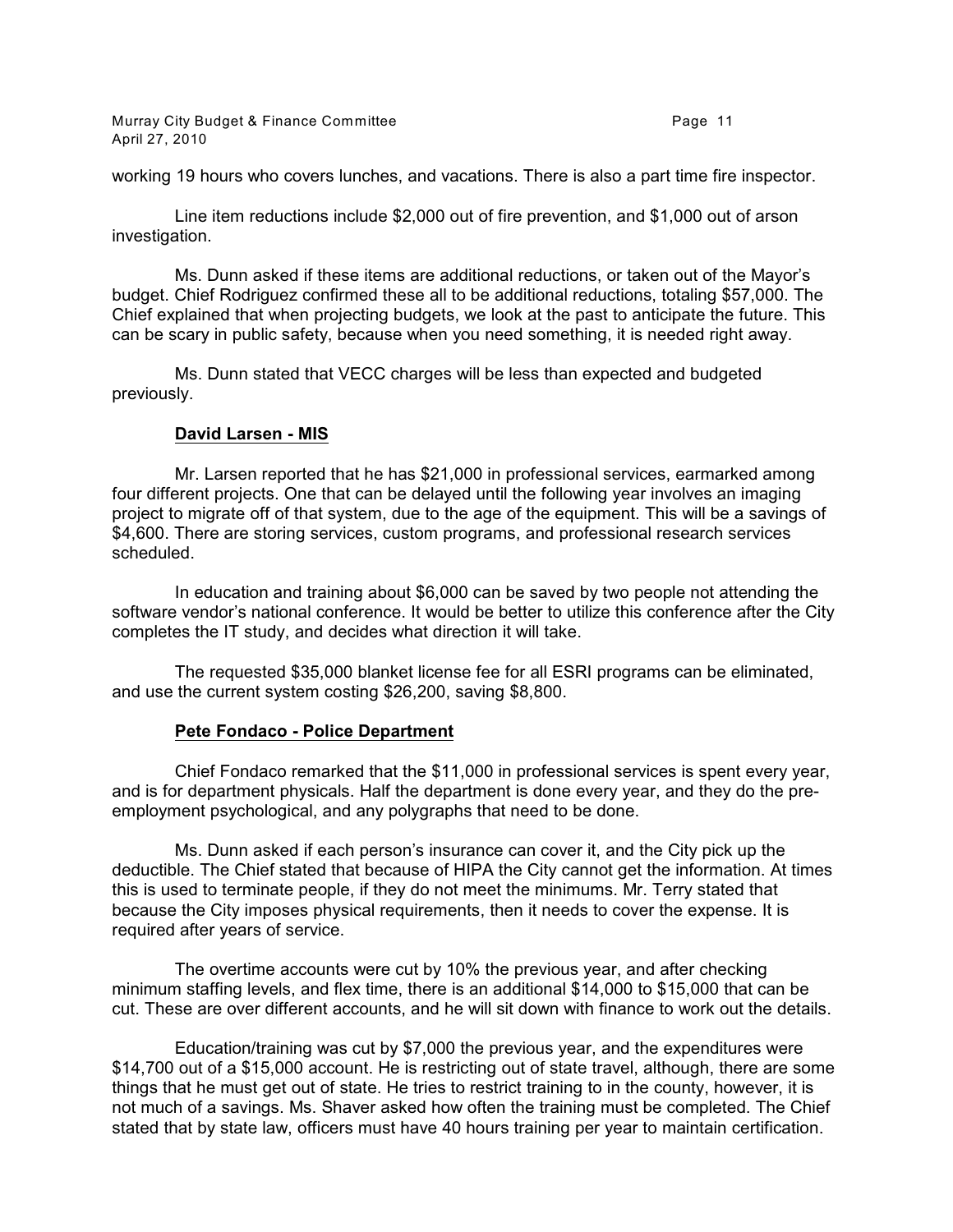That is for 77 officers, which impacts' overtime. There is some mandatory training that can be done at the Murray training center, but some flex scheduling needs to be done.

Mr. Shaver asked what the City requires versus what is required by the state, therefore, the officer needs it in order to keep the job. He wondered if the officer could be required to pay for some of it themselves, because it is a state requirement. Possibly the City could pay for half of it.

The Chief stated that it had never been handled that way, and he does not know if that is legal. The Mayor indicated that it is part of the officer's compensation. Ms. Dunn related that things like required training should be covered by the City. Sometimes there are special training opportunities that the officer desires to take, however, the City does not pay for it.

Under staffing, the department has cut five cadets reducing them to 15. The other temporary employees are crossing guards, and the Chief stated that he did not see how he could cut those positions. He did discover that the cadets payroll budget was over by about \$20,000, due to the way it was computed, however, Ms. Wilson has corrected that.

Additional line item cuts include some one-time expenditures, such as, desk-top computer replacement in the amount of \$5,000 for nine. There was an extra \$3,000 in uniform allowance. Laptop replacement can be reduced by \$5,000. Air cards can be decreased by \$1,200, and \$1,000 in cadet supplies. These are all new reductions.

Previously scheduled reductions are listed on page two, and include a record's clerk and animal control officer for reduction of force. These are ongoing decreases in the budget.

Mr. Brass asked who uses the air cards. The Chief responded that the whole department does. Also, Mr. Brass asked about the extra \$3,000 in uniform allowance. Chief Fondaco stated that when the department went to purchase cards for uniforms, some employees needed reduced amounts for shirts only, therefore, it created a savings in the budget.

## **Blaine Haacke - Power Department**

Mr. Haacke gave some history on the ILOT amount. In 2007, the percentage was 2.2%, and in 2007, it was increased to 5.7%, which increased the contribution to the general fund from \$770,000 to about \$2 million. A one percent increase in ILOT will amount to about \$360,000. In order to make up for an ILOT increase, power could reduce: the reserve line item; capital expenditures; operations and maintenance line items; and change the rate increase scheduled for October 1.

Professional service has around \$150,000, and some of it is definitely needed. RATA testing on the turbines is mandatory in order to pass air quality stipulations, for about \$50,000. Continued emissions monitoring (CEMS) is also required, and costs about \$30,000. Those two items cannot be eliminated. Water testing, and well groundwater monitoring cost about \$8,000. Other costs include cost of service testing, customer surveys, and impact studies. Another \$30,000 could be decreased from that line item.

Mr. Haacke stated that the APPA dues are around \$60,000 per year, and the City is not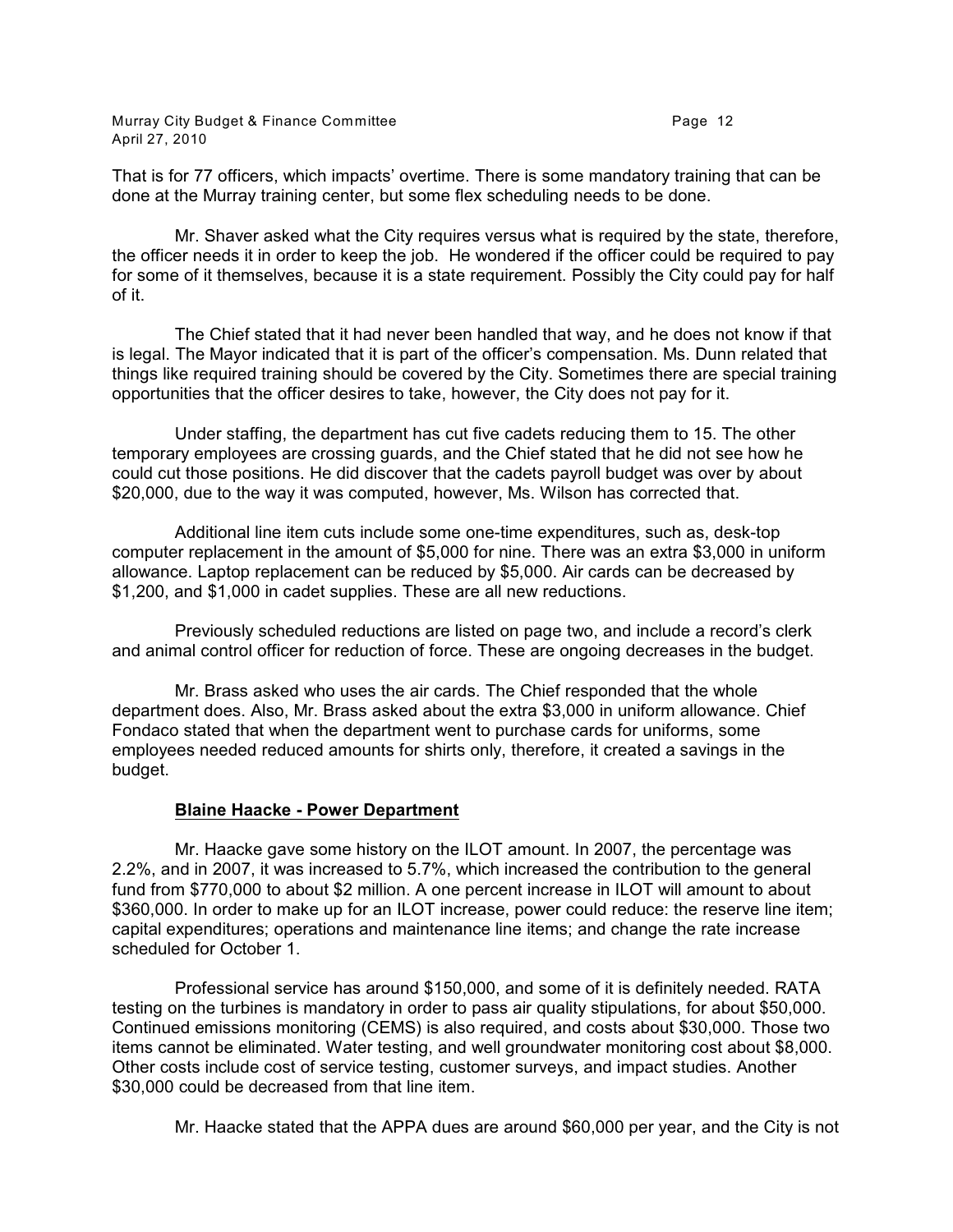Murray City Budget & Finance Committee **Page 13** Page 13 April 27, 2010

required to be a member of APPA. About half of the UAMPS cities are members. This could be eliminated. Mr. Shaver asked what would be lost by forgoing that membership. Mr. Haacke said that training comes from APPA, and they are a lobbying organization on behalf of the membership on carbon tax, cap and trade, and other such issues.

Overtime amounts to about \$170,000. Power is a 24/7 operation, therefore, a lineman, warehouse staff, and a substation tech are all on standby pay. Standby is not as high as overtime pay. He feels that a lineman must be on call at all times. The warehouse, and substation tech are only necessary six months of the year, and other times it would be strictly luck to find someone at home during an emergency. That could save about \$50,000 to take two off standby pay. This might amount to a 45 minute response time, rather than 20 minutes. Part of the overtime is for dispatchers who receive holiday pay on holiday weeks, when they work 48 hours. There are five people who do that.

About \$85,000 is allocated for travel and training. The required travel of \$10,000 would cover staff people who are on boards at IPA, and IPSA. The other conferences are supplemental, including the APPA national conference the hotline schools for linemen, computer tech schools in Washington and Oregon, and the UAMPS annual meeting. Mr. Shaver asked how many people would attend the UAMPS meeting. Mr. Haacke responded that usually about 5-6 people attend, however, it is an open invitation to the power board, Mayor, and Council members. Mr. Shaver suggested that maybe it can be limited to these groups, for example, two Council members could attend.

Mr. Haacke explained possible cuts in the capital budget, including: a relay test set, trucks, stumper, trailers, and radio upgrades, amounting to \$426,000.

A possible cut in operations and maintenance include the appliance rebate program for \$100,000. There is some pressure from Rocky Mountain Power to have this program, for residents to get rebate money for purchasing Energy Star appliances. The program could cost about half that, however, it is unknown. Public Power Week costs the department about \$15,000, and that benefits the citizens who attend. Power board expenses can be cut by \$5,000. Other items that could be cut are: department supplies, small tools, maintenance contracts, and miscellaneous expenses (including a scholarship program for a science student at Murray High School). Total cuts in operations could be as high as \$149,500.

Mr. Brass asked about the bucket truck, mentioning another entity that had two linemen fall to the ground when the bucket separated from the truck. The injuries were fairly serious in this event. Murray does not want to take a chance of something like this happening with an old vehicle. Mr. Haacke stated that the truck is 13 years old. It is tested every year. Mr. Shaver confirmed that it is one vehicle with the bucket, not something that is purchased and the bucket attached later.

Mr. Brass recommended that the APPA national conference and training not be cut for power staff, as those training sessions help to keep people alive. Working with electricity means employees are one mistake away from death.

Ms. Dunn suggested that if the ILOT is raised in power, then Mr. Haacke should have full leeway on making the necessary adjustments for that to happen. Additionally, she feels strongly that reserves should not be reduced, and she would prefer that the previously accepted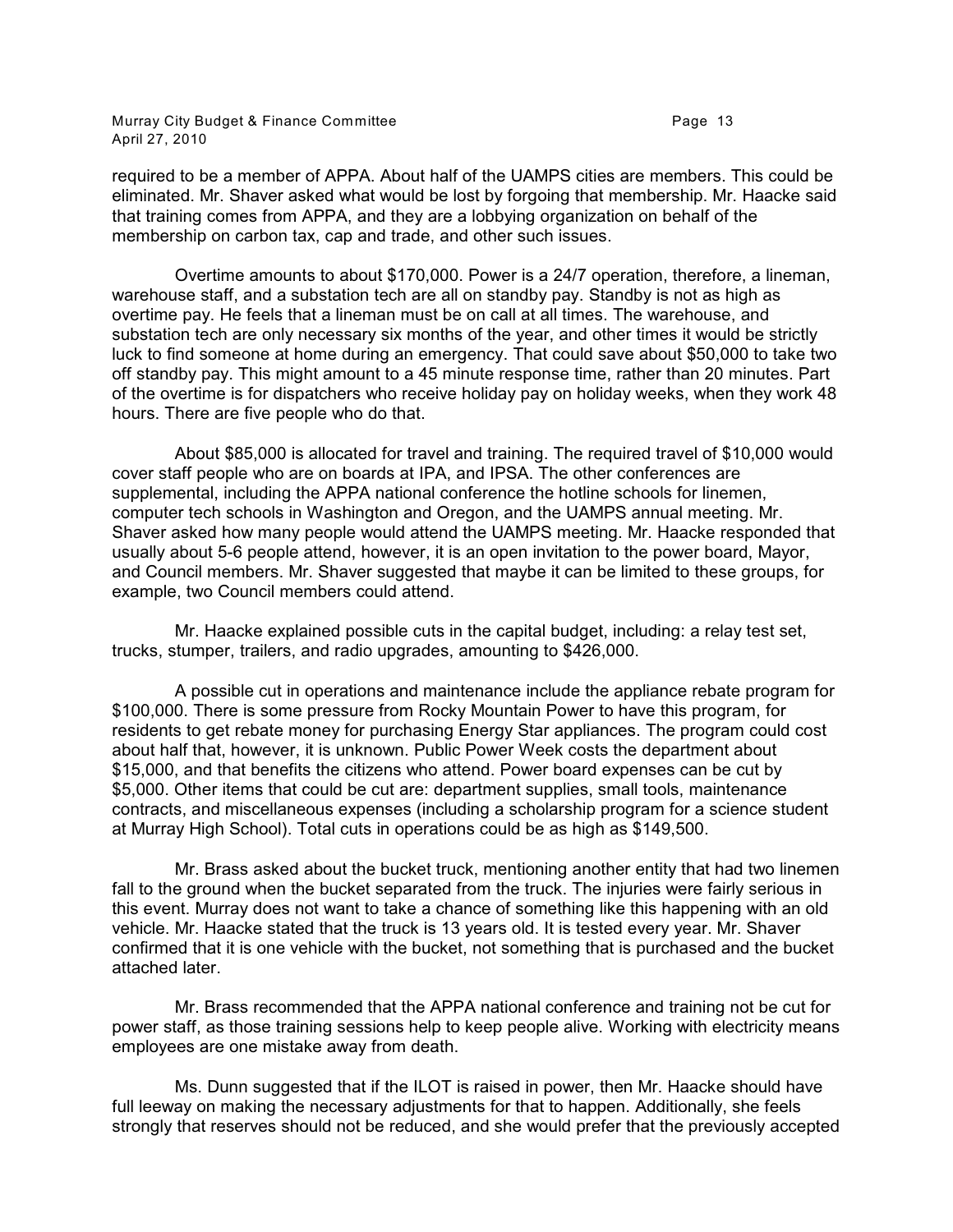Murray City Budget & Finance Committee **Page 14** Page 14 April 27, 2010

rate increase not be changed.

Mr. Brass asked for clarification of the rate increase. Mr. Haacke said a 1% increase amounts to \$250,000, and the 3% amounts to \$750,000.

Ms. Dunn stated that in police, VECC will cost \$33,000 less than the budgeted amount. It will also be lower in fire. The final budget has not been approved. Chief Fondaco stated that some cities are talking about pulling out the 911 money, so that might affect the budget, as well.

Ms. Dunn commented her appreciation to the department heads for their willingness to go back through the budgets and look at what could be done. The Council will deliberate with this information and come up with a final budget. She asked if anyone wanted to address furloughs. It is a one time savings. Department heads voiced agreement not to use that option.

Retirement incentives are not something the Council is rushing into, however, it might be studied with the administration. Chief Rodriguez offered that he had a person who just retired with 29 years of service. Now he has to hire someone with minimal experience. Ms. Dunn said that it is more complicated than just sick leave, and vacation leave payout. Mr. Shaver said that when you look at what it costs the City, and when the benefits would be recouped on retirement, it must be looked at seriously. Chief Fondaco has studied this issue, and he pointed out that it is only a benefit if the position will not be replaced for a given amount of time. Ms. Dunn explained that the Council has considered having a pilot program with one department to measure the benefits. Mr. Shaver suggested that each department might look at their area to see what positions might qualify for this type of retirement incentive. Ms. Dunn stated that the mayor's office, and finance have begun that sort of research.

Mr. Brass brought up the bond money and whether to use it for recurring expenses or one time expenses. He shared his thoughts on retirement and incentives, that become one time expenses. These are issues that cannot be solved by June, however, and the \$39 million in the budget will not be spent upon July 1. Looking at these issues for the first quarter of the year gives some breathing room, and time before decisions must be made. Also, at that time, there will be some sense of what is happening with sales tax revenue.

Mr. Haacke stated that just because some other cities are taking certain measures to balance their budgets, his hope is the Murray Council will not do anything that is not necessary. Layoffs do not need to be taken just as a signal to others. Mr. Brass confirmed that as long as he has been on the Council, it has done all it can to be fair, and helpful to the City employees. Everyone is operating in an economic environment that no one in this county has ever experienced with the challenges at hand. Speaking for himself, no one wants to see layoffs. Typically, the newest employees are laid off, and that can hurt in the long run, because once they are gone, retirements occur, and retraining must be done. There is a cost to layoffs. That being said, if the revenue does not come in, the Council must look somewhere to balance the budget. His own employer has laid off 30% of the workforce, and people wonder every day if they will be next. It is not a nice way to live. The Council will do its best not to have that happen. If the budget must be reopened, it will be done.

Ms. Dunn mentioned that Dan Barr was overlooked.